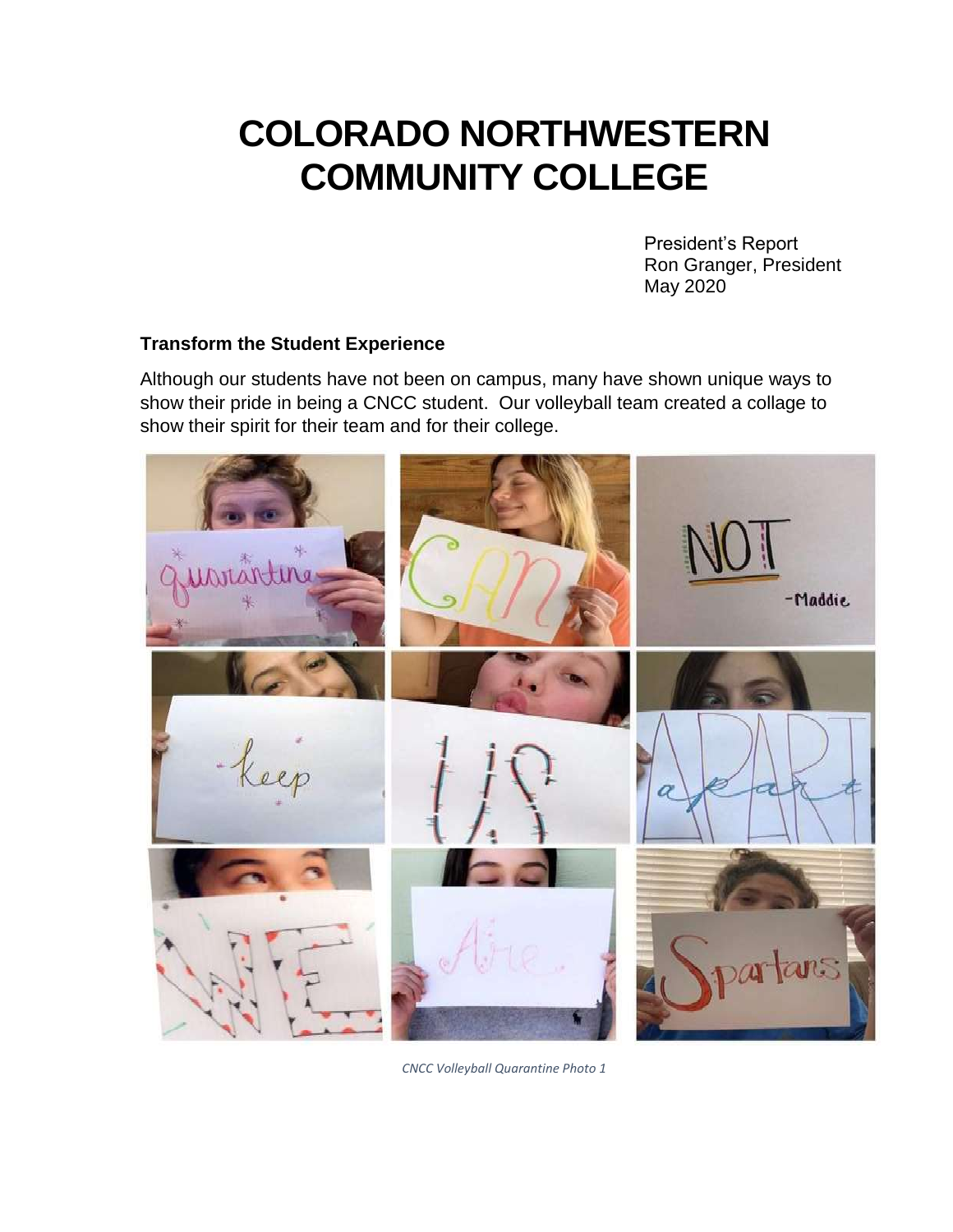They also created a video that shows them "practicing" while being under the stay at home order. This is on our YouTube page under [Social Distance Volleyball Practice](https://www.youtube.com/watch?v=1-y3weqqW_o)  [Video.](https://www.youtube.com/watch?v=1-y3weqqW_o)

 honors ceremonies for both the Rangely and Craig campuses. The virtual ceremonies are on our website and on our YouTube page. This was a great success, and we was sent to our students. Again, it was not ideal but it gave our students an opportunity Because we were unable to hold our honors banquets in person, we setup virtual received great comments from our students and parents. Although it was not the same, we still gave our students the praise they deserved. The Rangely YouTube link is [Rangely Honors Banquet Video.](https://www.youtube.com/watch?v=lR3PMGZUu90&t=12s) Craig YouTube link is [Craig Honors Banquet Video.](https://www.youtube.com/watch?v=xwC33xaHRB8) Our graduation ceremony was also virtual and included clips from Dr. Landon Mascarenaz and Chancellor Joe Garcia. This is on our website and YouTube page and to share with their family and friends. Our YouTube link for graduation is [CNCC](https://www.youtube.com/watch?v=eZhAGJjdBjA)  [Graduation 2020 Ceremony.](https://www.youtube.com/watch?v=eZhAGJjdBjA) 

 Several of our students have sent us video clips stating what they like and miss about missing. All of these videos can be found on our [YouTube channel.](https://www.youtube.com/channel/UCiyPqwOvv1bFRuTvHy0MwyQ?view_as=subscriber) CNCC. These students talked about their classes, their friends, and activities they are

 Some of our CTE students have returned to campus to finish the face to face portion of their classes. Most of those students will be here for two weeks or less but will be able to finish classes and in some cases finish degrees. We will have a maximum of 45 students on our campuses at any one time.

 happening at CNCC, and what the future plans are for in person instruction. We have been in constant contact with our students to keep them informed on what is

## **Transform Our Own Workforce Experience**

 the return of the our students. Most have been working from home but we continue to Our faculty and staff have been working continuously to make sure our students have the resources necessary to finish classes and to make sure our campuses are ready for provide the services needed.

 basis. They are following the protocols to keep each other safe and are only coming to campus when it is necessary. We are keeping the maximum number under 30% of our This month more of our employees will be returning to the campuses on a part-time total employees at any one time. Any employee wanting to work on campus must get the approval of their supervisor before returning to campus.

## **Create Education without Barriers through Transformational Partnerships**

 can do to help during this time of need. We have setup one of our residence halls to be an overflow if our hospital gets overloaded. This is being done in Rangely. We have We have been working closely with both Rio Blanco and Moffat counties on what we